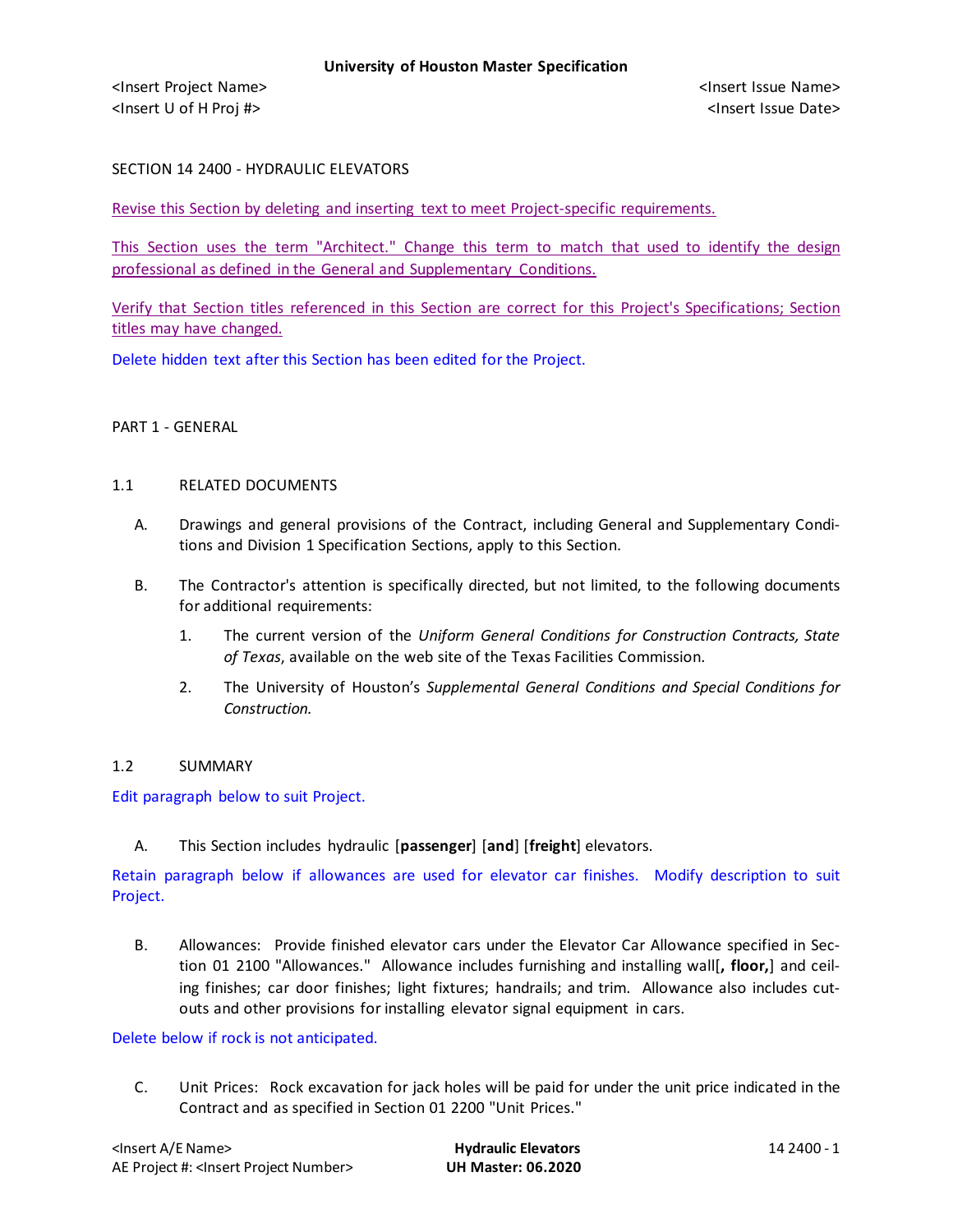#### 1.3 DEFINITIONS

A. Defective Elevator Work: Operation or control system failures; performances below specified ratings; excessive wear; unusual deterioration or aging of materials or finishes; unsafe conditions; the need for excessive maintenance; abnormal noise or vibration; and similar unusual, unexpected, and unsatisfactory conditions.

#### 1.4 ACTION SUBMITTALS

A. Product Data: Include capacities, sizes, performances, operations, safety features, finishes, and similar information.

Retain paragraph and associated subparagraphs below if Project is to be LEED v4 certified.

- B. LEED Action Submittals (Projects authorized for LEED certification only):
	- 1. Building Product Disclosure and Optimization:
		- a. Leadership Extraction Practices
			- 1) Extended Producer Responsibility (EPR): Submit documentation indicating that manufacturers have a take back or recycling program for the product purchased.
			- 2) Wood Products: Certified by Forest Stewardship Council or USGBC approved equivalent.
				- a) [Chain-of-Custody Certificates:](http://www.arcomnet.com/sustainable_design.aspx?topic=146) For certified wood products. Include statement of costs.
				- b) [Chain-of-Custody Qualification Data:](http://www.arcomnet.com/sustainable_design.aspx?topic=148) For manufacturer and vendor.
			- 3) Provide details of biobased material per Sustainable Agriculture Network's Sustainable Agriculture Standard or USDA certified biobased product. Indicate cost, location of extraction, manufacture, and purchase of material.
			- 4) Recycled Content: For products having recycled content, indicate percentages by weight of post-consumer and pre-consumer recycled content.
				- a) Include statement indicating costs for each product having recycled content.
		- b. Sourcing of Raw Materials: For products that are required to comply with requirements for regional materials, indicating location of material manufacturer and point of extraction, harvest, or recovery for each raw material.
			- 1) Include statement indicating distance to Project, cost for each regional material and the fraction by weight that is considered regional.
			- 2) Product Certificates: For materials manufactured within 100 miles of Project, indicating location of material manufacturer and point of extraction, harvest, or recovery for each raw material. Include distance to Project and cost for each raw material.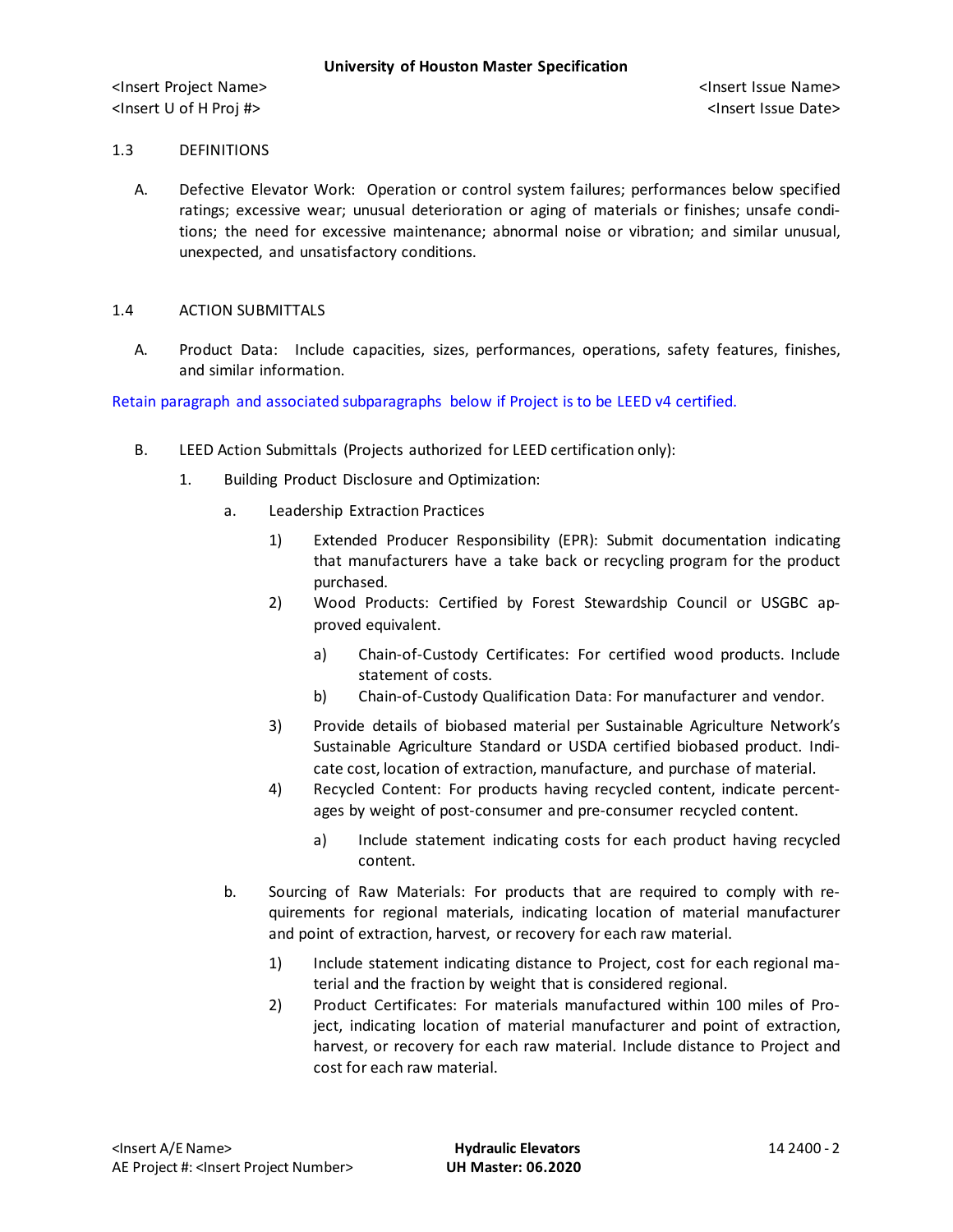- 2. Indoor Environmental Quality, Low Emitting Materials: Building Products must be tested and compliant with the California Department of Public-Health (CDPH) Standard Method V1.1-2010, using the applicable exposure scenario.
	- a. Paints, and Coatings: For wet applied on site products, include printed statement of VOC content, showing compliance with the applicable VOC limits of the California Air Resources Board (CARB) 2007, Suggested Control Measure (SCM) for Architectural Coatings, or the South Coast Air Quality Management District (SCAQMD) Rule 1113, effective June 3,-2011.
	- b. Adhesives and Sealants: For wet applied on site products, submit printed statement showing compliance with the applicable chemical content requirements of SCAQMD Rule 1168, effective July 1, 2005 and rule amendment date of January 7, 2005.
		- 1) Product Data: For installation adhesives, indicating VOC content.
	- c. Alternative tests for VOC above include ASTM D2369-10; ISO 11890 part 1; ASTM D6886-03; or ISO 11890-2.
	- d. Methylene Chloride and perchloroethylene may not be added to paints, coating, adhesive or sealants.
	- e. Composite Wood: Submit documentation showing that wood used in the project has low formaldehyde emissions that meet the California Air Resources Board ATCM for formaldehyde requirements for ultra-low emitting formaldehyde (ULEF) resins or no added formaldehyde resins.
	- f. Provide General Emissions Evaluation certificates for adhesives, sealants showing compliance with California Department of Public Health v1.1 emissions testing or equivalent.
- 3. Laboratory Test Reports: For installation adhesives indicating compliance with requirements for low-emitting materials.
- C. Shop Drawings: Show plans, elevations, sections, and large-scale details indicating service at each landing, machine room layout, coordination with building structure, relationships with other construction, and locations of equipment and signals. Indicate variations from specified requirements, maximum dynamic and static loads imposed on building structure at points of support, and maximum and average power demands.
- D. Samples: For exposed finishes of cars, hoistway doors and frames, and signal equipment; 3 inch square samples of sheet materials; and 4-inch lengths of running trim members.

## 1.5 INFORMATIONAL SUBMITTALS

A. Manufacturer Certificates: Signed by elevator manufacturer certifying that hoistway, pit, and machine room layout and dimensions, as shown on Drawings, and electrical service, as shown and specified, are adequate for elevator system being provided.

Retain paragraph and associated subparagraphs below if Project is to be LEED v4 certified.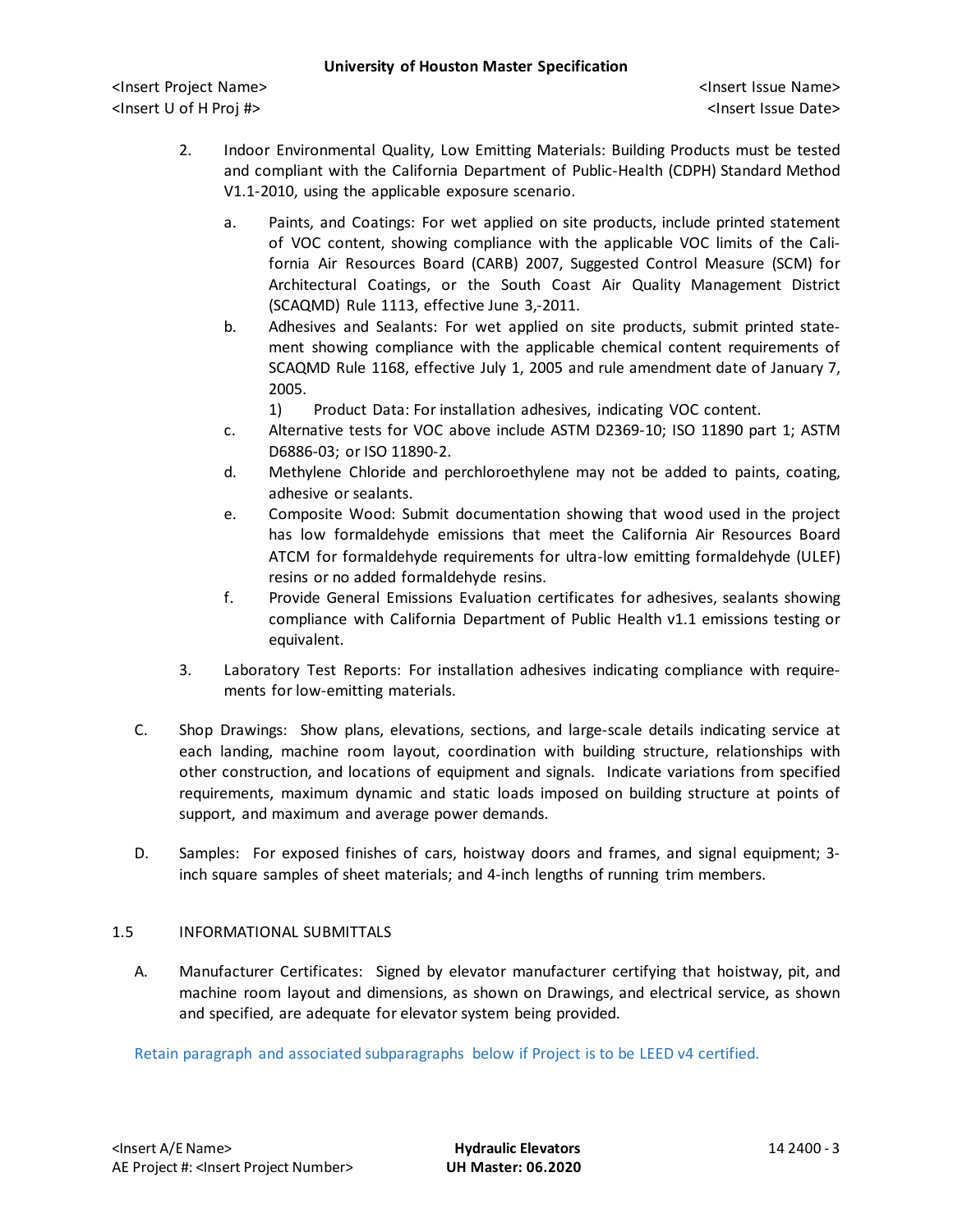# A. LEED Informational Submittals:

- 1. Building Product Disclosure and Optimization Sourcing of Raw Materials:
	- a. Raw Material Sources and Extraction Reporting: Submit Raw materials supplier corporate Sustainability Reports (CSRs); documenting responsible extraction; including extraction locations, long term ecologically responsible land use, commitment to reducing environmental harms from extraction and manufacturing processes, and a commitment to meeting applicable standards or programs that address responsible sourcing criteria
		- 1) Submit manufacturers' self-declared reports
		- 2) Submit third party verified corporate sustainability reports (CSR) using one of the following frameworks"
			- a) Global Reporting Initiative (GRI) Sustainability Report
			- b) Organization for Economic Co-operation and Development (OECD)
			- c) Guidelines for Multinational Enterprises
			- d) UN Global Compact
			- e) ISO 26000
			- f) USGBC approved program.
- 2. Building Product Disclosure and Optimization Material Ingredients
	- a. Material Ingredient Optimization: Submit manufacturer's Environmental Product Declaration (EPD) or at least one of the following:
		- 1) GreenScreen V1.2 Benchmark: Third party report prepared by a licensed GreenScreen List Translator, or a full GreenScreen Assessment.
		- 2) Cradle to Cradle: Manufacturer's published literature for the product bearing the Cradle to Cradle logo.
		- 3) International Alternative Compliance Path REACH Optimization
		- 4) Declare: Manufacturer's completed Product Declaration Form
		- 5) Other programs approved by USGBC
	- b. Product Manufacturer Supply Chain Optimization: Submit documentation from manufacturers for products that go beyond material ingredient optimization as follows:
		- 1) Are sourced from product manufacturers who engage in validated and robust safety, health, hazard, and risk programs which at a minimum document at least 99 percent (by weight) of the ingredients used to make the building product or building material, and
		- 2) Are sourced from product manufacturers with independent third party verification of their supply chain that at a minimum verifies:
			- a) Processes are in place to communicate and transparently prioritize chemical ingredients along the supply chain according to available hazard, exposure and use information to identify those that require more detailed evaluation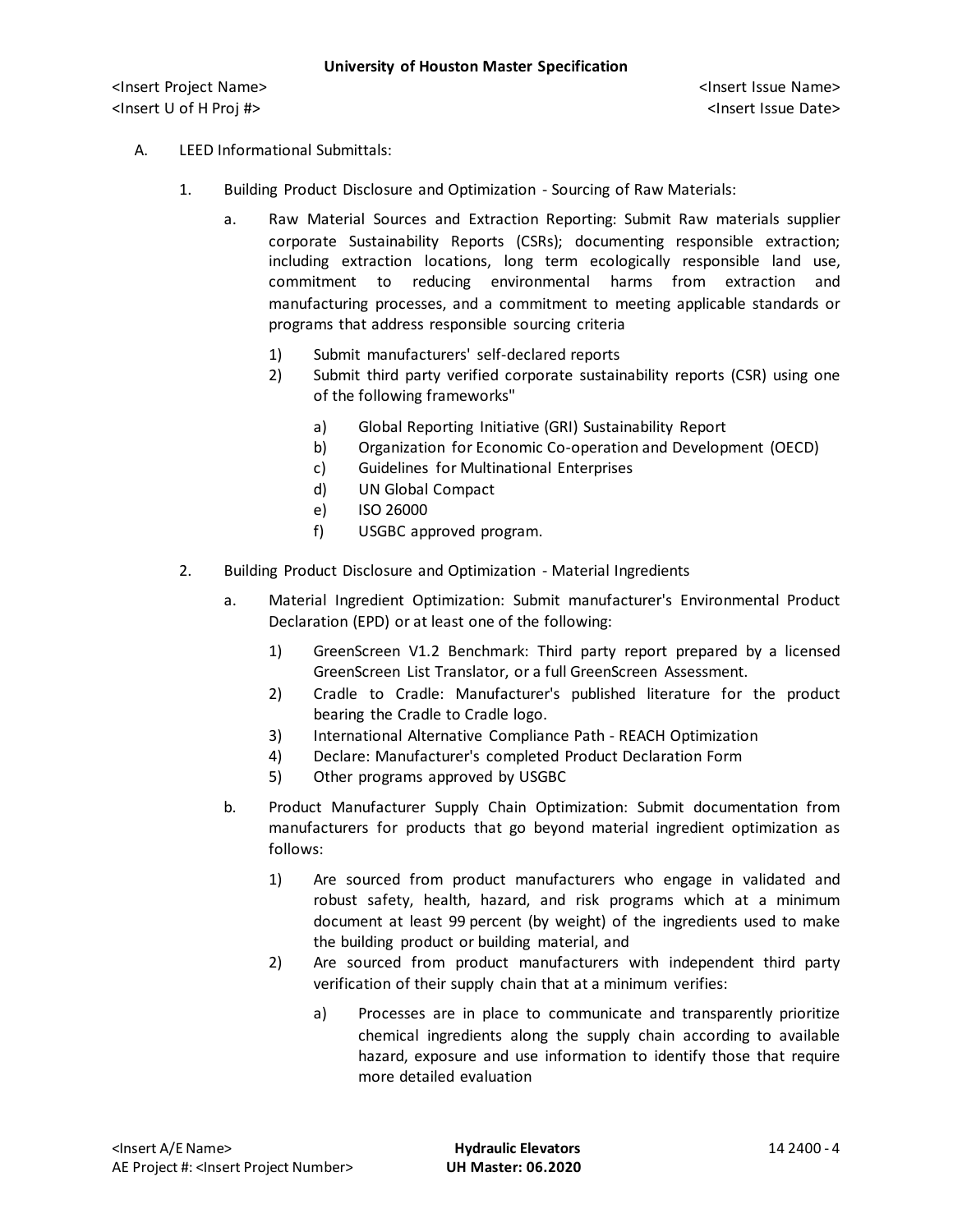- b) Processes are in place to identify, document, and communicate information on health, safety and environmental characteristics of chemical ingredients
- c) Processes are in place to implement measures to manage the health, safety and environmental hazard and risk of chemical ingredients
- d) Processes are in place to optimize health, safety and environmental impacts when designing and improving chemical ingredients
- e) Processes are in place to communicate, receive and evaluate chemical ingredient safety and stewardship information along the supply chain
- f) Safety and stewardship information about the chemical ingredients is publicly available from all points along the supply chain.

# B. Closeout Submittals:

- 1. Maintenance Manuals: Include operation and maintenance instructions, parts listing with sources indicated, recommended parts inventory listing, emergency instructions, and similar information. Include diagnostic and repair information available to manufacturer's and Installer's maintenance personnel. Submit for Owner's information at Project closeout as specified in Division 01 "General Requirements."
- 2. Inspection and Acceptance Certificates and Operating Permits: As required by authorities having jurisdiction for normal, unrestricted elevator use.

## 1.6 QUALITY ASSURANCE

- A. Installer Qualifications: Elevator manufacturer or an experienced installer approved by elevator manufacturer who has completed elevator installations similar in material, design, and extent to that indicated for this Project and with a record of successful in-service performance.
- B. Regulatory Requirements: In addition to local governing regulations, comply with applicable provisions in ASME A17.1, "Safety Code for Elevators and Escalators."
	- 1. Seismic Risk Zone: Project is located in Seismic Zone 0.
- C. Accessibility Requirements: In addition to local governing regulations, comply with Section 4.10 in the U.S. Architectural & Transportation Barriers Compliance Board's "Americans with Disabilities Act (ADA), Accessibility Guidelines (ADAAG)" and Chapter 4, part 407, in the 2012 Texas Accessibility Standards.
- D. Urea-Formaldehyde Limits: Use composite wood products that contain no added ureaformaldehyde resins.

## 1.7 COORDINATION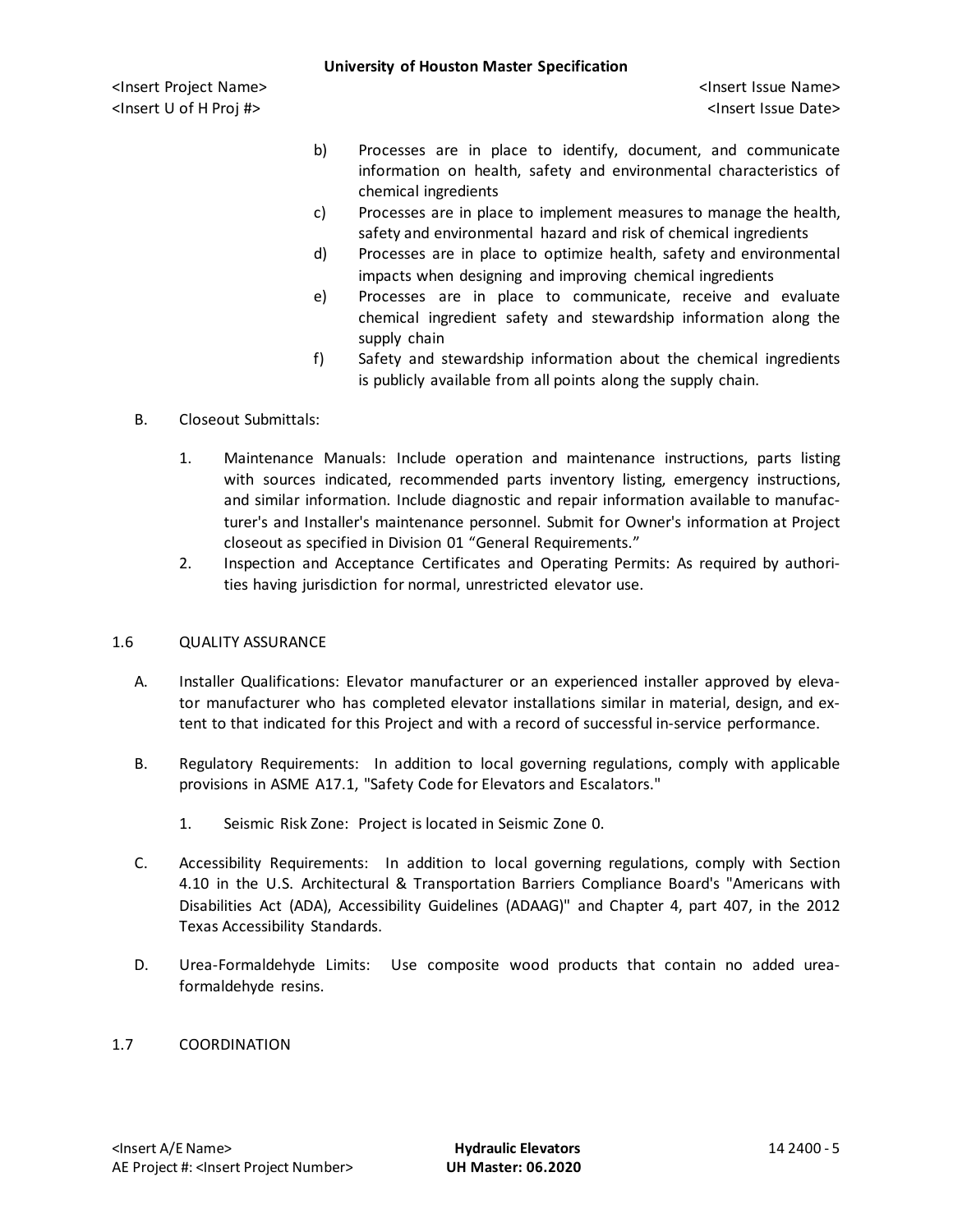- A. Coordinate installation of sleeves, block outs, and items that are embedded in concrete or masonry for elevator equipment. Furnish templates and installation instructions and deliver to Project site in time for installation.
- B. Coordinate locations and dimensions of other work relating to hydraulic elevators including pit ladders, sumps, and floor drains in pits; entrance subsills; and electrical service, electrical outlets, lights, and switches in pits and machine rooms.

## 1.8 WARRANTY

- A. Special Manufacturer's Warranty: Written warranty, signed by manufacturer agreeing to repair, restore, or replace defective elevator work within specified warranty period.
	- 1. Warranty Period: 24 months from date of Substantial Completion.

## 1.9 MAINTENANCE SERVICE

- A. Initial Maintenance Service: Beginning at Substantial Completion, provide 24 months of full maintenance service by skilled employees of the elevator Installer. Include monthly preventive maintenance, repair or replacement of worn or defective components, lubrication, cleaning, and adjusting as required for proper elevator operation at rated speed and capacity. Provide parts and supplies as used in the manufacture and installation of original equipment.
	- 1. Perform maintenance, including emergency callback service, during normal working hours.
		- a. Response Time: Two hours or less.
- B. Continuing Maintenance Proposal: Provide a continuing maintenance proposal from Installer to Owner, in the form of a standard yearly (or other period) maintenance agreement, starting on date initial maintenance service is concluded. State services, obligations, conditions, and terms for agreement period and for future renewal options.

# PART 2 - PRODUCTS

## 2.1 MANUFACTURERS AND INSTALLERS

- A. Manufacturers and Installers: Subject to compliance with requirements, provide hydraulic elevators by one of the following:
	- 1. Alliance Elevator Solutions
	- 2. Elevator Repair Service, Inc.
	- 3. Fujitec America, Inc.
	- 4. K & M Elevator, LLC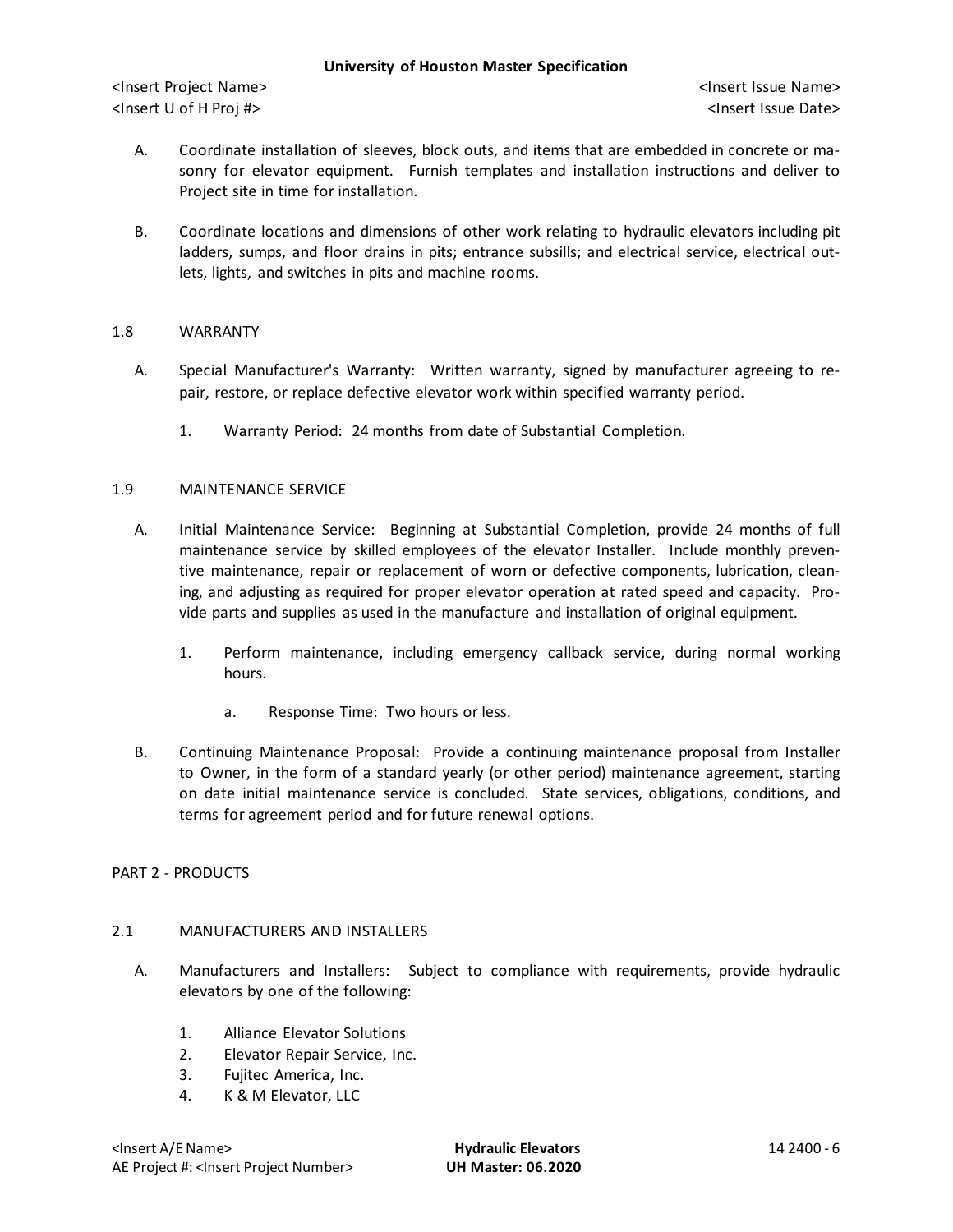- 5. KONE Inc.
- 6. Otis Elevator Co.
- 7. Schindler Elevator Corp.

# 2.2 MATERIALS AND COMPONENTS

This Article contains UH standard requirements; insert others if needed to suit Project.

- A. General: Provide manufacturer's standard elevator systems. Where components are not otherwise indicated, provide standard components, published by manufacturer as included in standard preengineered elevator systems and as required for a complete system.
- B. Pump Units: Positive-displacement type with a maximum of 10 percent variation between no load and full load and with minimum pulsations.
	- 1. Provide submersible pump, with submersible squirrel-cage induction motor, suspended inside tank from vibration isolation mounts. Provide oil cooler.
		- a. Products: Subject to compliance with requirements, provide submersible power units by MEI Total Elevator Solutions. No substitutions.

Retain subparagraph below if required; consult Project's electrical engineer. If retaining, select one of two options below or retain both to allow manufacturer to provide either.

2. Provide motor with [**wye-delta**] [**or**] [**solid-state**] starting.

Retain subparagraph below instead of above if desired and available; consult manufacturers. Below provides smoother starting and stopping as well as reducing starting current.

- 3. Provide variable-voltage variable-frequency motor control.
- C. Hydraulic Silencers: Provide hydraulic silencer containing pulsation-absorbing material in a blowout-proof housing at pump unit.
- D. Hydraulic Oil: Use Grade 32, petroleum-based hydraulic oil only. Avoid vegetable-based or water-based hydraulic fluids.
- E. Piping: Provide size, type, and weight piping recommended by manufacturer, and provide flexible connectors to minimize sound and vibration transmissions from power unit.
	- 1. Provide dielectric couplings at plunger/cylinder units.
	- 2. Casing for Underground Piping: PVC pipe complying with ASTM D 1785 joined with PVC fittings complying with ASTM D 2466 and solvent cement complying with ASTM D 2564.
- F. Inserts: Furnish required concrete and masonry inserts and similar anchorage devices for installing guide rails, machinery, and other components of elevator work where installation of devices is specified in another Specification Section.
- G. Protective Cylinder Casings: PVC pipe casings complying with ASME A17.1, of sufficient size to provide not less than 1-inch clearance from cylinder, and extending above pit floor.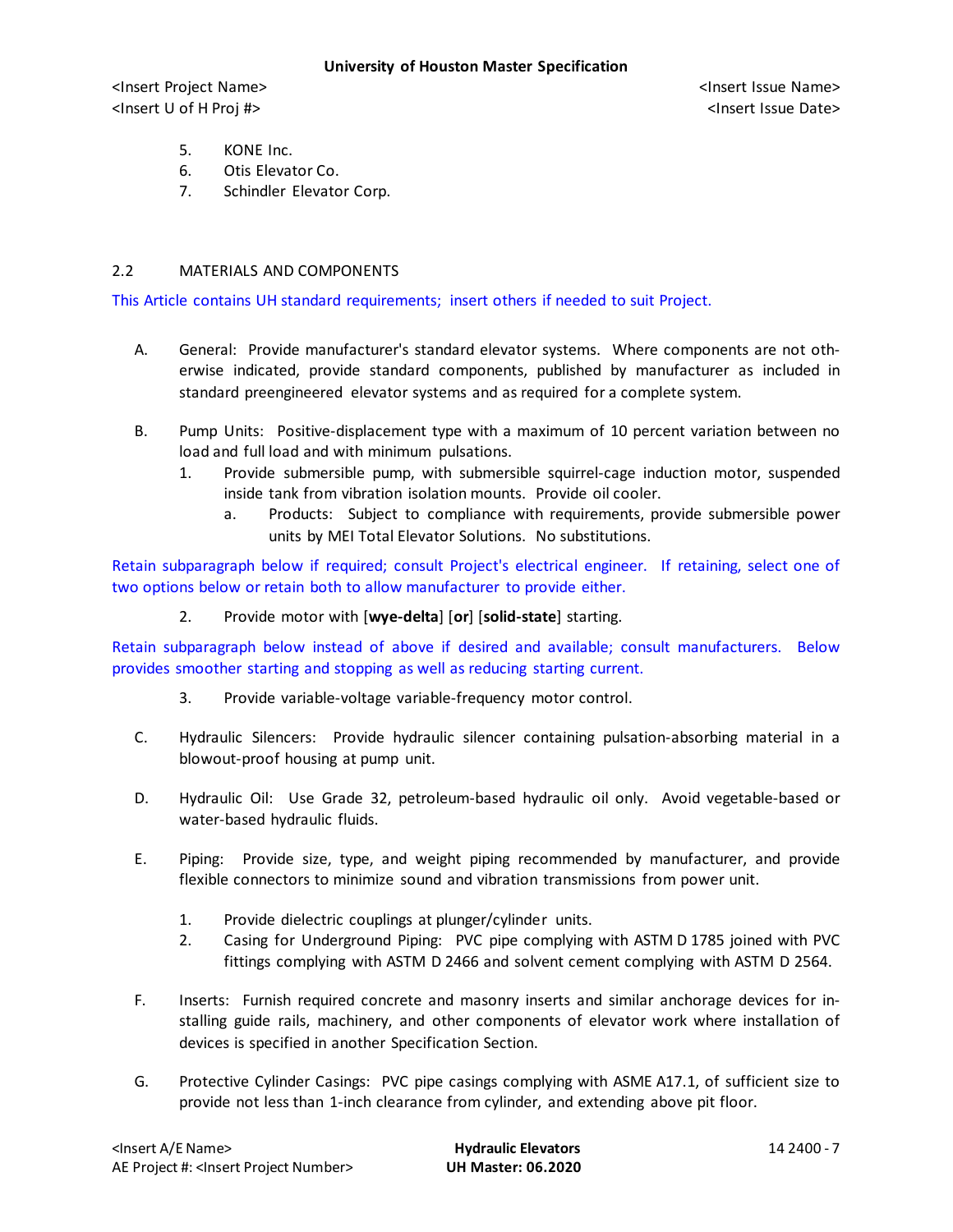- H. Corrosion Protective Filler: A solventless, petroleum-based gel formulated for filling the space between hydraulic cylinders and protective casings. Filler is heavier than water, electrically nonconductive, and liquefies at approximately 150 deg F.
	- 1. Available Products: Subject to compliance with requirements, products that may be incorporated into the Work include, but are not limited to, the following:
		- a. Diversified Enterprises; No-Ox-Id R-R #6110A.
		- b. Pacific Standard Chemical Co.; Union-Gard 160.
- I. Car Frame and Platform: Welded steel units.

Retain subparagraph below if forklifts are to be used to load or unload freight elevators. In "Freight Elevators" Article, indicate prime characteristics of forklift trucks to be used on freight elevators and indicate appropriate freight loading classification from code (e.g., Class A, B, C1, C2, or C3). Delete below if no freight elevators.

- 1. For freight elevators, provide special heavy-duty units where indicated for power truck loading, designed to withstand impacts and wheel loadings indicated.
- J. Finish Materials: Provide the following materials and finishes for exposed parts of elevator car enclosures, car doors, hoistway entrance doors and frames, and signal equipment as indicated:
	- 1. Satin Stainless Steel: ASTM A 666, Type 304, with No. 4, directional satin finish.
	- 2. Nickel Silver Extrusions: ASTM B 151, alloy UNS No. C74500.
	- 3. Plastic Laminate: High-pressure type complying with NEMA LD 3; color, texture, and pattern as selected by Architect from plastic-laminate manufacturer's full range of products.

Retain subparagraph below (often called "checkered plate") for freight elevator car floors.

4. Aluminum-Alloy Rolled Tread Plate: ASTM B 632, Pattern 1, alloy 6061-T6.

# 2.3 OPERATION SYSTEMS

A. Passenger Elevators: Provide operation systems for each elevator or group of elevators as required to provide type of operation system indicated.

Subparagraphs below are examples only. Select those applicable and supplement, if desired, with specific manufacturers' systems or performance requirements.

- 1. Single Elevator, Two Stops: Provide "automatic operation" as defined in ASME A17.1.
- 2. Single Elevator: Provide "selective collective automatic operation" as defined in ASME A17.1.
- 3. Multiple-Car Group: Provide "group automatic operation" as defined in ASME A17.1.

Delete paragraph below if no freight elevators.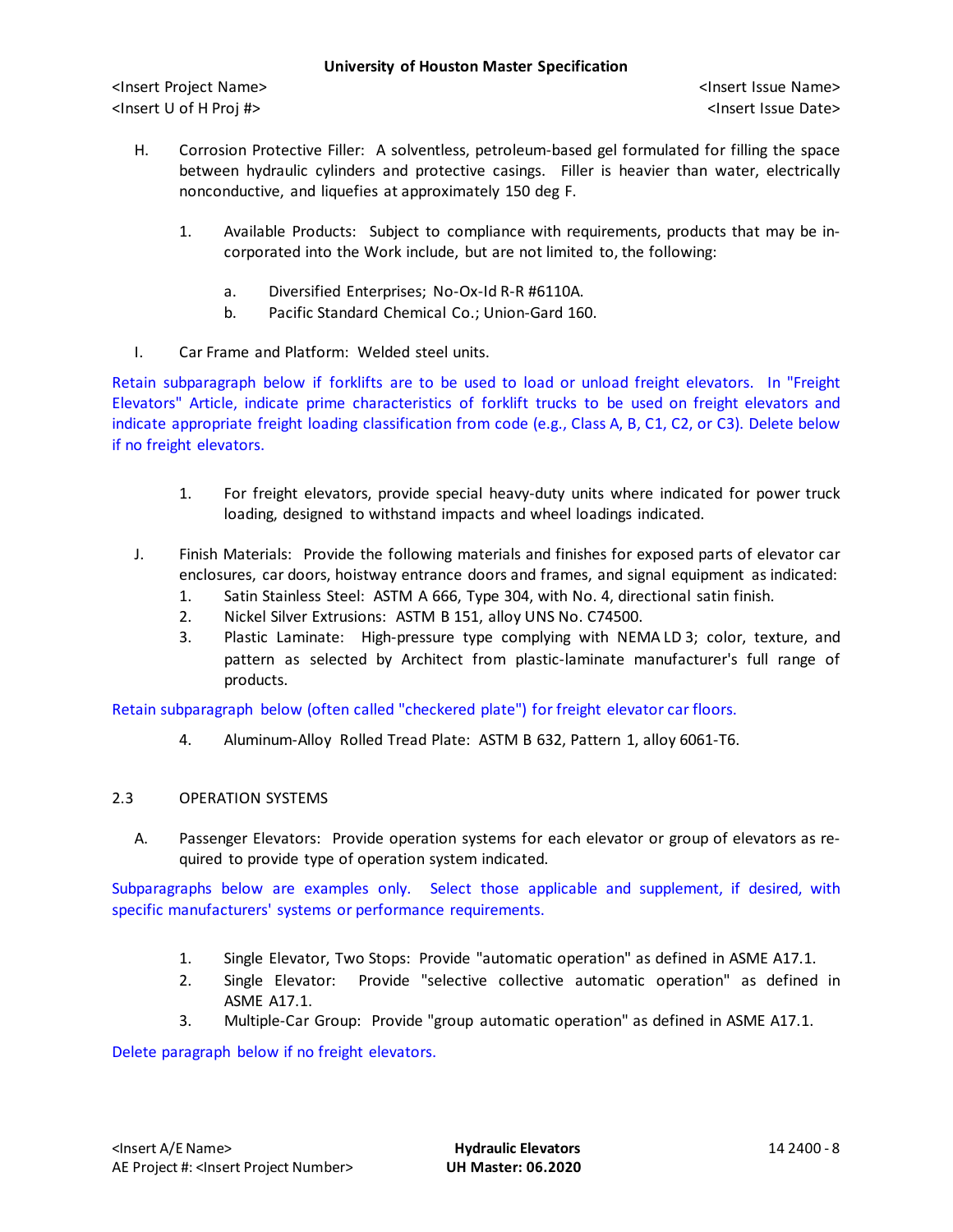- B. Freight Elevators: Provide operation system for "single automatic operation" as defined in ASME A17.1.
- C. Products: Subject to compliance with requirements, provide Smartrise Hydraulic Controllers. No substitutions.
- D. Auxiliary Operations: In addition to primary operation system features, provide the following operational features for elevators where indicated.

Below are descriptions of typical operational features. Delete those not required and add others as desired. Identify elevators that require features by listing in "Passenger Elevators" or "Freight Elevators" Article.

Caution: Specifiers should carefully coordinate standby (emergency) power operation with Division 26 Sections and ensure that it is clear what is to be provided both here and in Division 26.

- 1. Standby Power Operation: On activation of standby power, cars are returned to a designated floor and parked with doors open. Only one car may be moved upward at a time, with priority given to loaded cars. If a car cannot be returned after two attempts, each of a preselected length of time, it is removed from the system. When all cars have been returned or removed from the system, one car is automatically placed in service. If car selected for service cannot operate within 60 seconds, the system removes car from service and places another car in service. Cars can be manually put in service on standby power, either for return operation or for regular operation, by switches in control panel located at main lobby. Manual operation causes automatic operation to cease.
- 2. Battery-Powered Lowering: If power fails, cars that are at a floor remain at that floor, open their doors, and shut down. Cars that are between floors are lowered to a preselected floor, open their doors, and shut down. Cars that are below the preselected floor are lowered to the next lower floor, open their doors, and shut down. System includes rechargeable battery and automatic recharging system.
- 3. Priority Service: Service is initiated by a card reader at designated floors. One elevator is removed from group operation and directed to the floor where service was initiated. On arriving at the floor, elevator opens its doors and parks. Car is placed in operation by selecting a floor and pressing door close button or by operating keyswitch to put car in independent service. After responding to floor selected or being removed from independent service, car is returned to group operation. If car is not placed in operation within a preset time after being called, it is returned to group operation.
- 4. Touchless Operation: System allows elevator to function in automatic shuttle mode between landings so that passengers do not need to press buttons inside or outside the elevator. Shuttle mode may be switched on or off.
- 5. Independent Service: Keyswitch in car control station removes car from group operation and allows it to respond only to car calls. Key cannot be removed from keyswitch when car is in independent service. When in independent service, doors close only in response to the door close button.
- 6. Loaded-Car Bypass: When car load exceeds a predetermined weight, car will respond only to car calls, not to hall calls. Predetermined weight can be adjusted.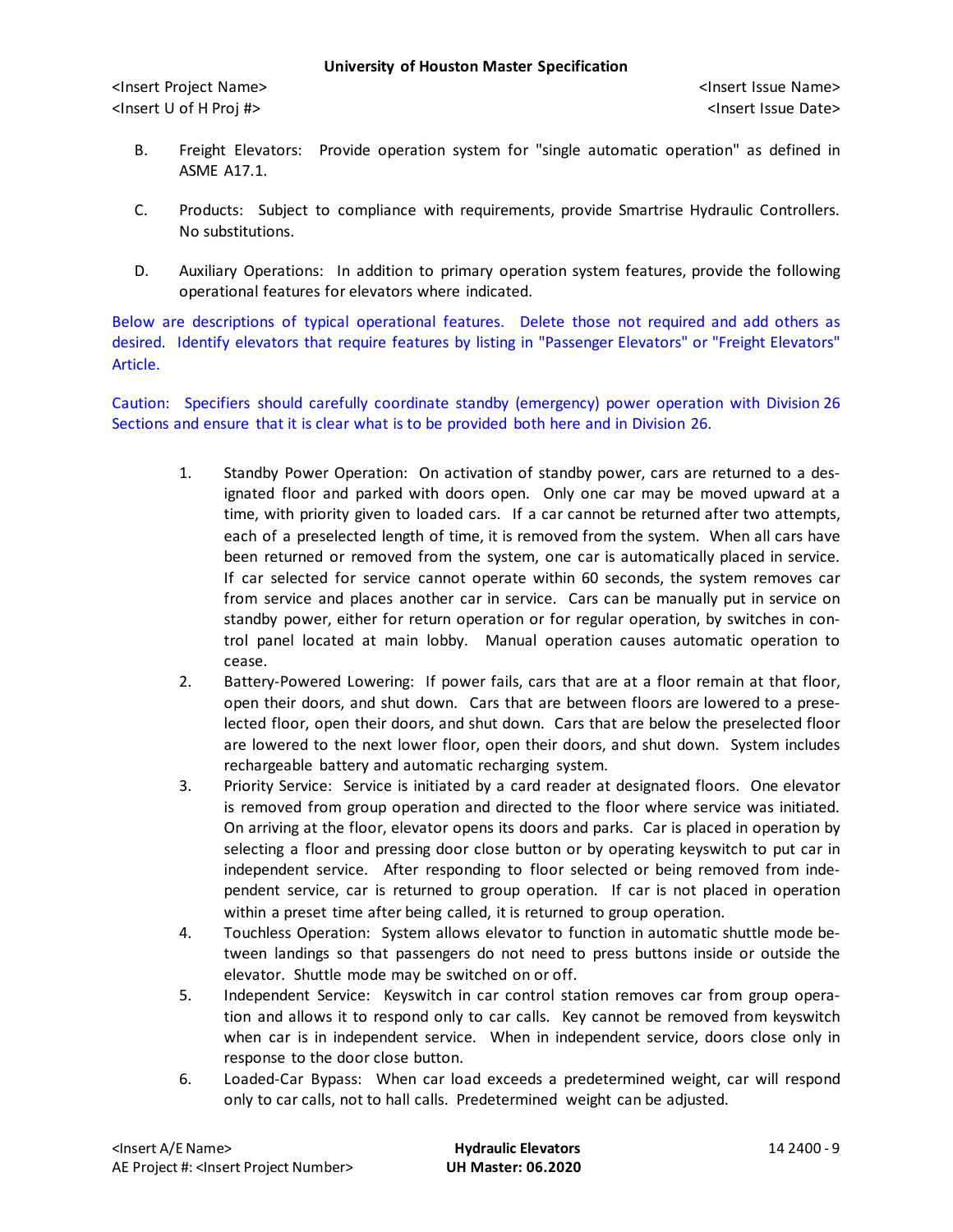<Insert Project Name> <Insert Issue Name> <Insert U of H Proj #> <Insert Issue Date>

- 7. Automatic Dispatching of Loaded Car: When car load exceeds a predetermined weight, doors will begin closing.
- 8. Nuisance Call Cancel: When car calls exceed a preset number while car load is less than a predetermined weight, all car calls are canceled. Preset number of calls and predetermined weight can be adjusted.
- 9. Load-Weighing Device (Freight Elevators): When car load exceeds 80 percent of rated capacity, a signal light is lit in the car control station; when car load exceeds rated capacity, car will not respond to car or hall calls.

Indicate in "Passenger Elevators" and "Freight Elevators" articles which elevators require security features.

- E. Security Features: In addition to above operational features, provide the following security features, where indicated. Security features shall not affect emergency firefighters' service.
	- 1. Keyswitch Feature: Car and hall push buttons are activated and deactivated by security keyswitches. Key is removable only in deactivated position.
	- 2. Car-to-Lobby Feature: Feature activated by a key switch at main lobby that causes all cars in a group to return immediately to lobby and open doors for inspection. On deactivation by keyswitch, cars complete calls registered before keyswitch activation and resume normal operation.
	- 3. Card-Reader Operation: For access to restricted landings. Provide required conductors in traveling cable and panel in machine room for interconnecting card readers, other security access system equipment, and elevator controllers. Allow space in car as indicated for card reader.
		- a. When system is activated, car calls to restricted landings do not register until card is accepted by security access system. Security access system determines which landings are restricted and which of those are accessible to cardholder.
		- b. Card readers and other security access system equipment are specified in Division 28 "Electronic Safety and Security."

## 2.4 SIGNAL EQUIPMENT

- A. General: Provide signal equipment for each elevator or group of elevators with hall-call and car-call buttons that light when activated and remain lit until call has been fulfilled. Fabricate lighted elements of acrylic or other permanent, nonyellowing translucent plastic.
- B. Swing-Return Car Control Stations: Provide car control stations fully recessed in hinged return panel adjacent to car door.
	- 1. Include call buttons for each landing served and other buttons, switches, and controls required for specified car operation.
	- 2. Mark buttons and switches with manufacturer's standard identification for required use or function that complies with ASME A17.1.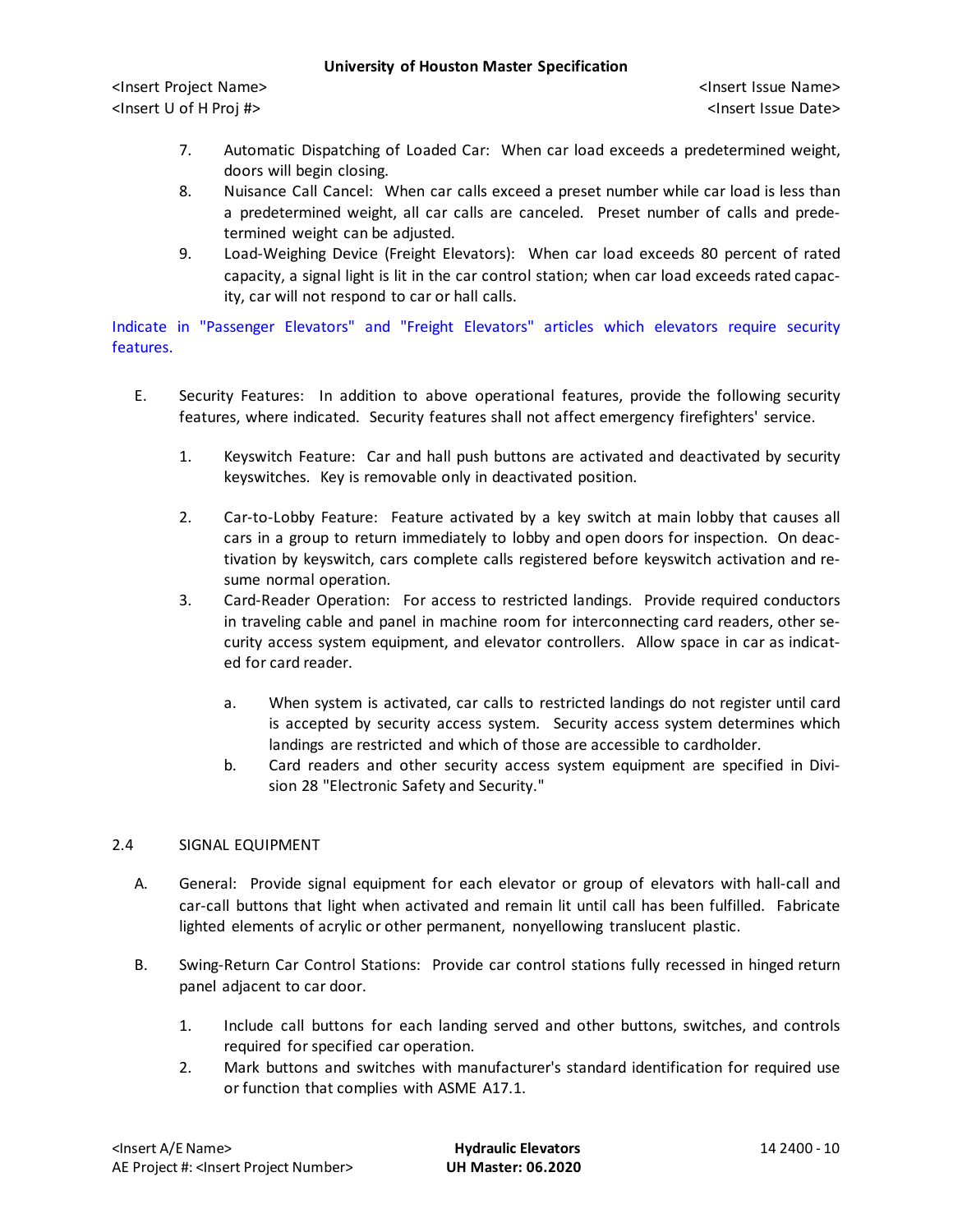C. Mount controls at heights complying with the U.S. Architectural & Transportation Barriers Compliance Board's "Americans with Disabilities Act (ADA), Accessibility Guidelines (ADAAG)" and Chapter 4, part 407, in the 2012 Texas Accessibility Standards.

Delete subparagraph below if no freight elevators or if forklift trucks are not used in freight elevators.

- 1. Where indicated, equip each freight elevator with auxiliary car control station mounted on side of car at height to facilitate operation by forklift truck operator without leaving truck.
- D. Emergency Communication System: Provide system that complies with ASME A17.1, the U.S. Architectural & Transportation Barriers Compliance Board's "Americans with Disabilities Act (ADA), Accessibility Guidelines (ADAAG)" and 2012 Texas Accessibility Standards. On activation, system dials preprogrammed number of monitoring station and identifies elevator location to monitoring station. System provides two-way voice communication without using a handset and provides visible signals that indicate when system has been activated and when monitoring station has responded. System is contained in flush-mounted cabinet, with identification, instructions for use, and battery backup power supply.
- E. Car Position Indicator: For passenger elevator cars, provide illuminated-signal type, digitaldisplay type, or segmented type, located above car door or above car control station. Also provide audible signal to indicate to passengers that car is either stopping at or passing each of the floors served.
	- 1. Include travel direction arrows if not provided in car control station.
- F. Hall Push-Button Stations: Provide one hall push-button station at each landing for each elevator or group of elevators, but not less than one station for each four elevators in a group. For each group of passenger elevators, locate between two elevators at center of group or at location most convenient for approaching passengers.
	- 1. Provide units with direction-indicating buttons; two buttons at intermediate landings; one button at terminal landings.
	- 2. Provide units with buttons for registering destination that incorporate a visual and audible signaling system to verify floor selection and to direct passenger to assigned car and a button to indicate that passenger has disabilities so control system can allow extra room in assigned car. Provide for connecting units to building security access system so a card reader can be used to register call and designate destination.

Possibly insert a provision for single elevators, or freight elevators, for either an "In Use" signal or digital display of car position. Pendant-type stations are available for freight elevators hauling forklift trucks.

G. Hall Lanterns: Provide units with illuminated arrows, but provide single arrow at terminal landings.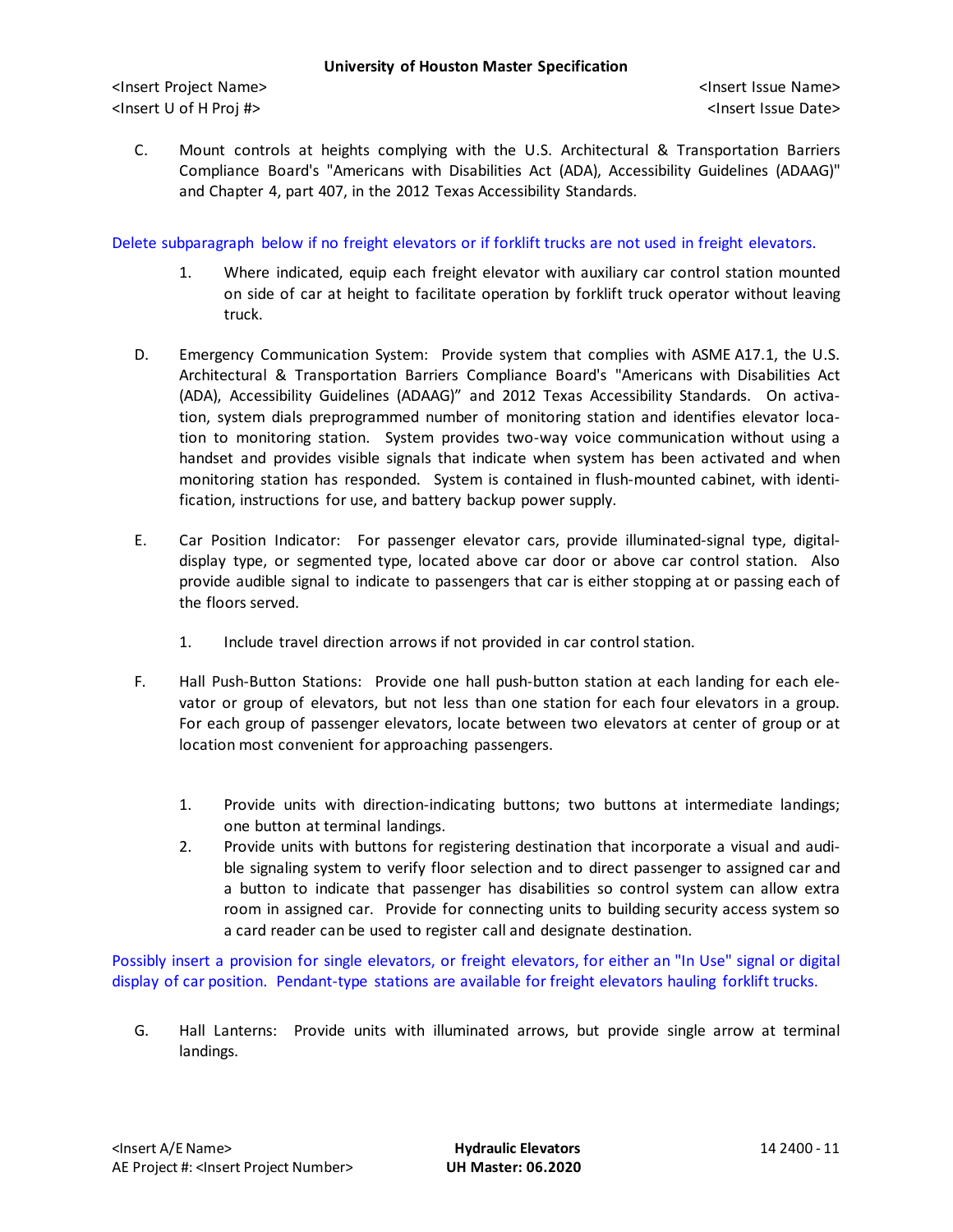- 1. Place lanterns either above or beside each hoistway entrance, unless otherwise indicated. Mount at a minimum of 72 inches above finished floor.
- 2. With each lantern, provide audible signals indicating car arrival and direction of travel. Signals sound once for up and twice for down.
	- a. At manufacturer's option, audible signals may be placed on each car.
- H. Corridor Call Station Pictograph Signs: Provide signs matching hall push-button stations with text and graphics according to ASME A17.1, Appendix H.

# 2.5 DOOR OPERATOR

- A. Provide heavy duty, harmonic door operator capable of opening doors at not less than 1½" fps and accomplishing reversal in 2½" maximum door movement. Doors shall open automatically when car arrives at floor to permit transfer of passengers; after timed interval, doors shall automatically close. Arrange operator so doors can be opened by hand from inside car in case of power failure, if car is within leveling zone.
	- 1. Subject to compliance with requirements, provide MOVFR II door operator by GAL Manufacturing Company LLC. No substitutions.
- B. Door operation shall be a closed loop system that gives constant feedback of the position and velocity of the elevator doors. System shall automatically overcome door resistance by increasing the power supply to the motor and increasing the torque required to maintain velocity. If a service tool is needed to make digital adjustments, provide the Owner with the service tool and all required manuals.
- C. For freight elevators, provide a dual heavy duty, bi-parting door operator capable of opening the doors at each opening. Provide a power operated, two-piece gate on the car.

# 2.6 DOOR REOPENING DEVICES

- A. Infrared Array: Provide door reopening devices with a uniform array of 36 or more microprocessor-controlled, infrared light beams projecting across car entrance. Interruption of one or more of the light beams shall cause doors to stop and reopen.
	- 1. Nudging Feature: After car doors are prevented from closing for a predetermined adjustable time, through activating door reopening device, a loud buzzer shall sound and doors shall begin to close at reduced kinetic energy.

## 2.7 PASSENGER ELEVATOR CAR ENCLOSURES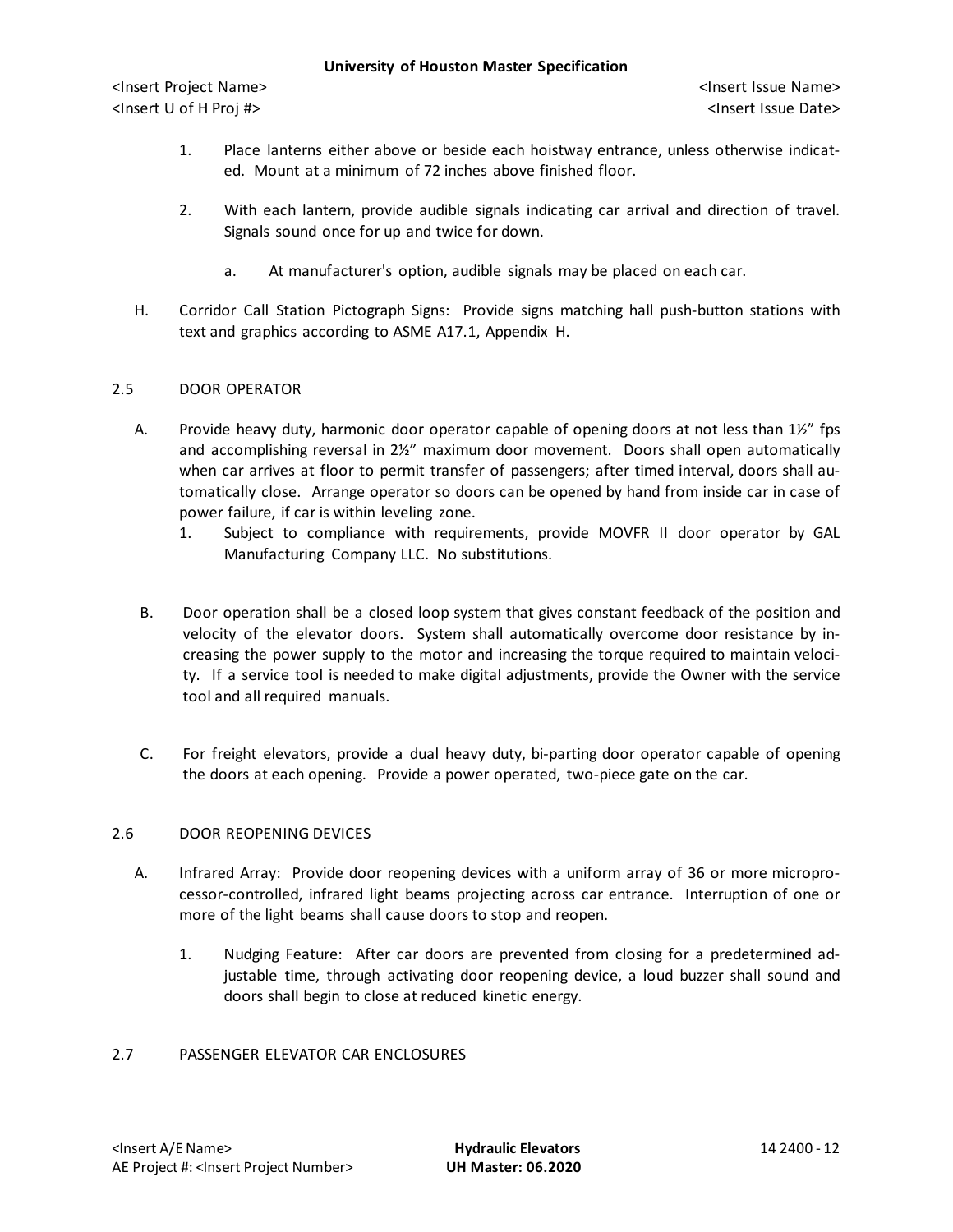Detail cars on Drawings if special finishes and designs are desired. Removable wall panels allow panels to be replaced with little downtime and allow car to be used during construction with finished wall panels removed.

- A. General: Provide manufacturer's standard enameled-steel car enclosures with removable wall panels, suspended ceiling, trim, accessories, access doors, doors, power door operators, sills (thresholds), lighting, and ventilation.
	- 1. Floor finish is specified in another Section.

Subparagraphs below describe finishes listed in "Passenger Elevators" Article. Delete plastic laminate wall panels if not required.

- 2. Metal Wall Panels: Flush hollow-metal construction, fabricated from metal indicated.
- 3. Plastic-Laminate Wall Panels: Plastic laminate adhesively applied to 1/2-inch fireretardant-treated particleboard with plastic-laminate panel backing complying with NEMA LD 3, Type BKV and manufacturer's standard protective edge trim. Panels shall have a flame-spread rating of 75 or less, when tested according to ASTM E 84. Plastic laminate panels, if used, shall be limited to wall areas above the handrails.
- 4. Fabricate car with recesses and cutouts for signal equipment.
- 5. Fabricate car door frame integrally with front wall of car.
- 6. Stainless-Steel Doors: Flush, hollow-metal construction, fabricated from stainless steel.
- 7. Sills: Extruded metal, with grooved surface, 1/4 inch thick. Provide polished finish on nickel silver.
- 8. Polished Metal Ceiling: Flush panels, of metal indicated, with LED downlights in each panel.
- 9. Handrails: Manufacturer's standard handrails, of metal indicated.

## 2.8 FREIGHT ELEVATOR CAR ENCLOSURES

A. General: Provide car enclosures of freight loading classes, sizes, door types, and opening sizes indicated. Include ventilation, lighting, finishes, access doors, thresholds, trim, and accessories. Fabricate car with recesses and cutouts for signal equipment.

Delete subparagraph below for manual operation.

- 1. Provide power door operators with linkages for hoistway door operation.
- B. Materials and Fabrication: Provide manufacturer's standard flush panel welded construction made from stainless-steel sheet with a nominal thickness of 0.0781 inch reinforced at 16-inch maximum spacing.

Insert bumpers and wheel-guard construction if required.

#### 2.9 PASSENGER HOISTWAY ENTRANCES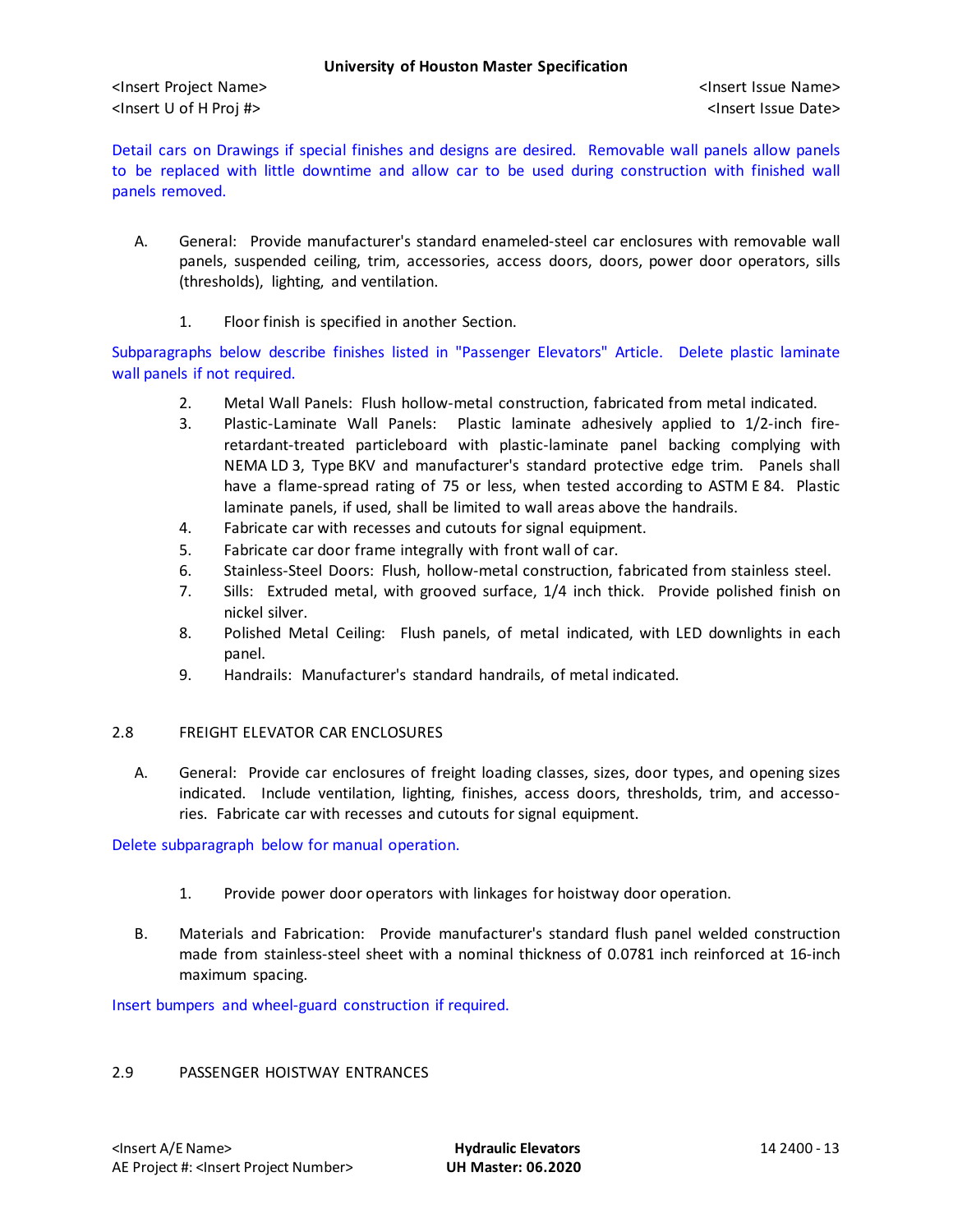<Insert Project Name> <Insert Issue Name> <Insert U of H Proj #> <Insert Issue Date>

A. General: Provide manufacturer's standard horizontal-sliding, door-and-frame hoistway entrances complete with track systems, hardware, sills, and accessories. Provide frame size and profile to coordinate with hoistway wall construction.

Delete subparagraph below if no gypsum board shaft walls.

- 1. Where gypsum board wall construction is indicated, provide self-supporting frames with reinforced head sections.
- B. Materials and Fabrication: Provide manufacturer's standards but not less than the following:
	- 1. Stainless-Steel Frames: Formed stainless-steel sheet.
	- 2. Stainless-Steel Doors [**and Transoms**]: Flush, hollow-metal construction, fabricated from stainless steel.
	- 3. Sills: Extruded metal, with grooved surface, 1/4 inch thick. Provide polished finish on nickel silver.
	- 4. Non-shrink, Non-metallic Grout: Factory-packaged, non-staining, non-corrosive, nongaseous grout complying with ASTM C 1107.

## 2.10 FREIGHT HOISTWAY ENTRANCES

Revise paragraph and subparagraphs below if frames are in Division 5 Section "Structural Steel."

A. General: Structural-steel frames and sills for hoistway entrances are specified in Section 05 5000 "Metal Fabrications." Unless otherwise indicated, provide hoistway entrance doors of type indicated below, with truckable sill bars and resilient safety meeting-rail gaskets.

Delete subparagraph below for manual operation.

1. Equip for power operation by means of coordinated linkage with power-operated car door.

If gypsum board shaft walls must be used with freight elevators, retain subparagraph below.

- 2. Where gypsum board wall construction is indicated, provide fire-resistance-rated, hollow-metal, door-and-frame hoistway entrances. Provide self-supporting frames with reinforced head sections.
- B. Materials and Fabrication: Provide selections indicated; provide manufacturer's standards but not less than the following:
	- 1. Metal Door Panels: Constructed of metal sheets, flush on room side, welded and reinforced in steel framing with vertical reinforcing spaced not more than 24 inches o.c. Fabricate panel faces from stainless-steel sheet with a nominal thickness of 0.1094 inch.

# 2.11 PASSENGER ELEVATORS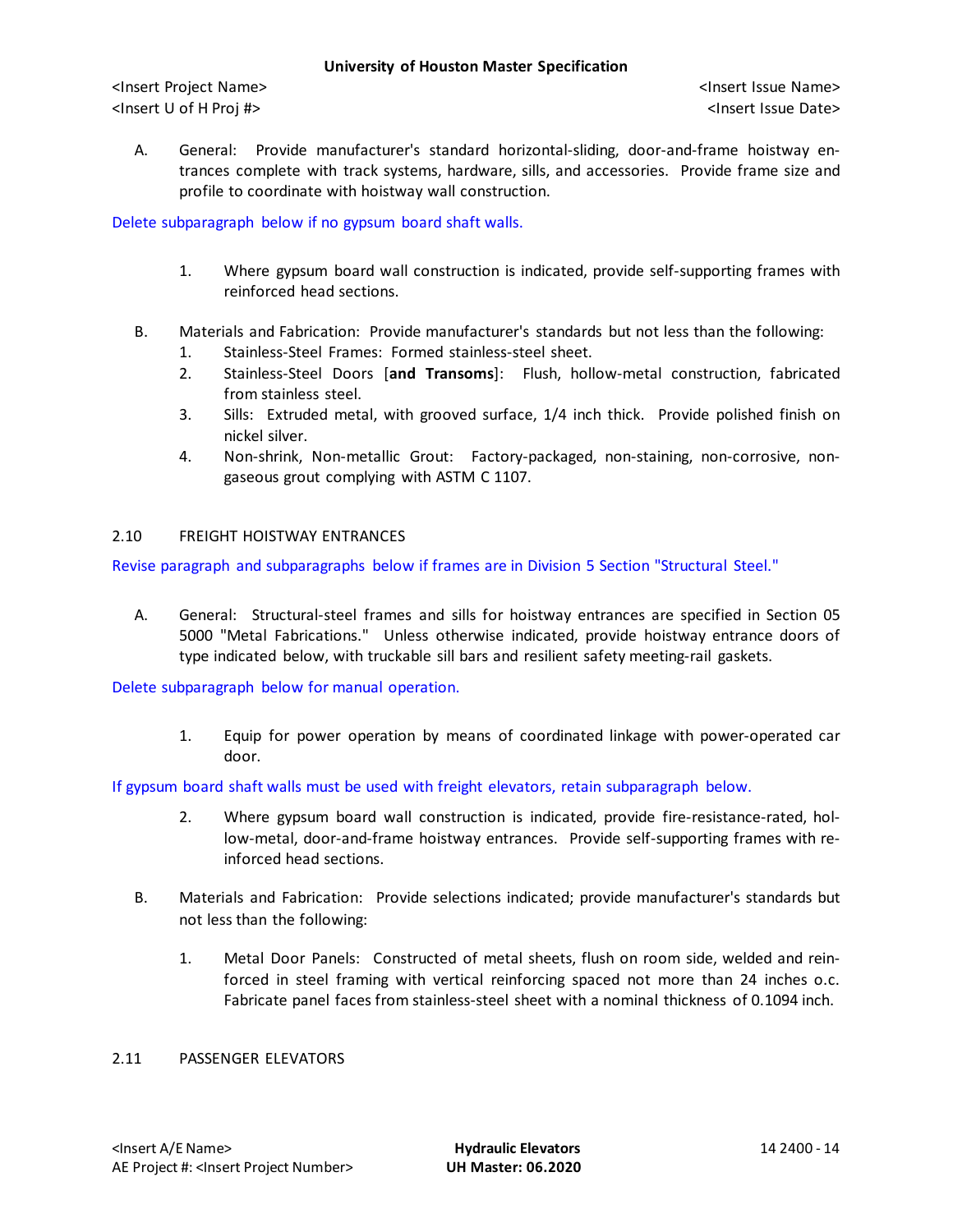Copy and edit paragraph below as necessary for each passenger elevator or group of passenger elevators required.

# A. Elevator Nos.: <**Insert elevator numbers as shown on Drawings.**>

1. Type: Under-the-car single cylinder.

Select size from subparagraph below or revise. Delete if net platform size shown on Drawings or if inside car dimensions are included in "Car Enclosures" Subparagraph below.

2. Rated Load: [**2000 lb**] [**2100 lb**] [**2500 lb**] [**3000 lb**] [**3500 lb**] [**4000 lb**] [**4500 lb**] [**5000 lb**].

Select speed from subparagraph below or revise. 100 fpm (0.51 m/s) is typical.

3. Rated Speed: [**100 fpm**] [**125 fpm**] [**150 fpm**] [**175 fpm**] [**200 fpm**].

First subparagraph below can be deleted if only one operation system was retained in first paragraph of "Operation Systems" Article in Part 2.

- 4. Operation System: [**Selective collective automatic operation**] [**Group automatic operation, two-car group**] [**Group automatic operation**].
- 5. Auxiliary Operations:
	- a. Standby power operation.
	- b. Standby powered lowering.
	- c. Battery-powered lowering.
	- d. Independent service.
	- e. Loaded-car bypass.
	- f. Automatic dispatching of loaded car.
	- g. Nuisance call cancel.
- 6. Security Features: Keyswitch feature. Car-to-lobby feature. Card-reader operation.
- 7. Car Enclosures: As follows:
	- a. Inside Width: [**64 inches**] [**68 inches**] [**80 inches**] [**92 inches**].

Before retaining options in subparagraph above and below, verify that selected configuration complies with requirements for providing accessibility to people with disabilities.

- b. Inside Depth: [**51 inches**] [**57 inches**] [**65 inches**] [**87-1/2 inches**] [**90 inches**] [**93 inches**] [**93-1/2 inches**] [**96 inches**] [**101 inches**] [**102 inches**].
- c. Inside Height: [**88 inches**] [**94 inches**] [**108 inches**].
- d. Front Walls: Satin stainless steel with integral car door frames.
- e. Car Fixtures: Satin stainless steel
- f. Side and Rear Wall Panels: Satin stainless steel. **[Plastic laminate above the height of the handrails]**.
- g. Reveals: Satin stainless steel.
- h. Door Faces (Interior): Satin stainless steel.
- i. Door Sills: Nickel silver.
- j. Ceiling: Satin stainless steel.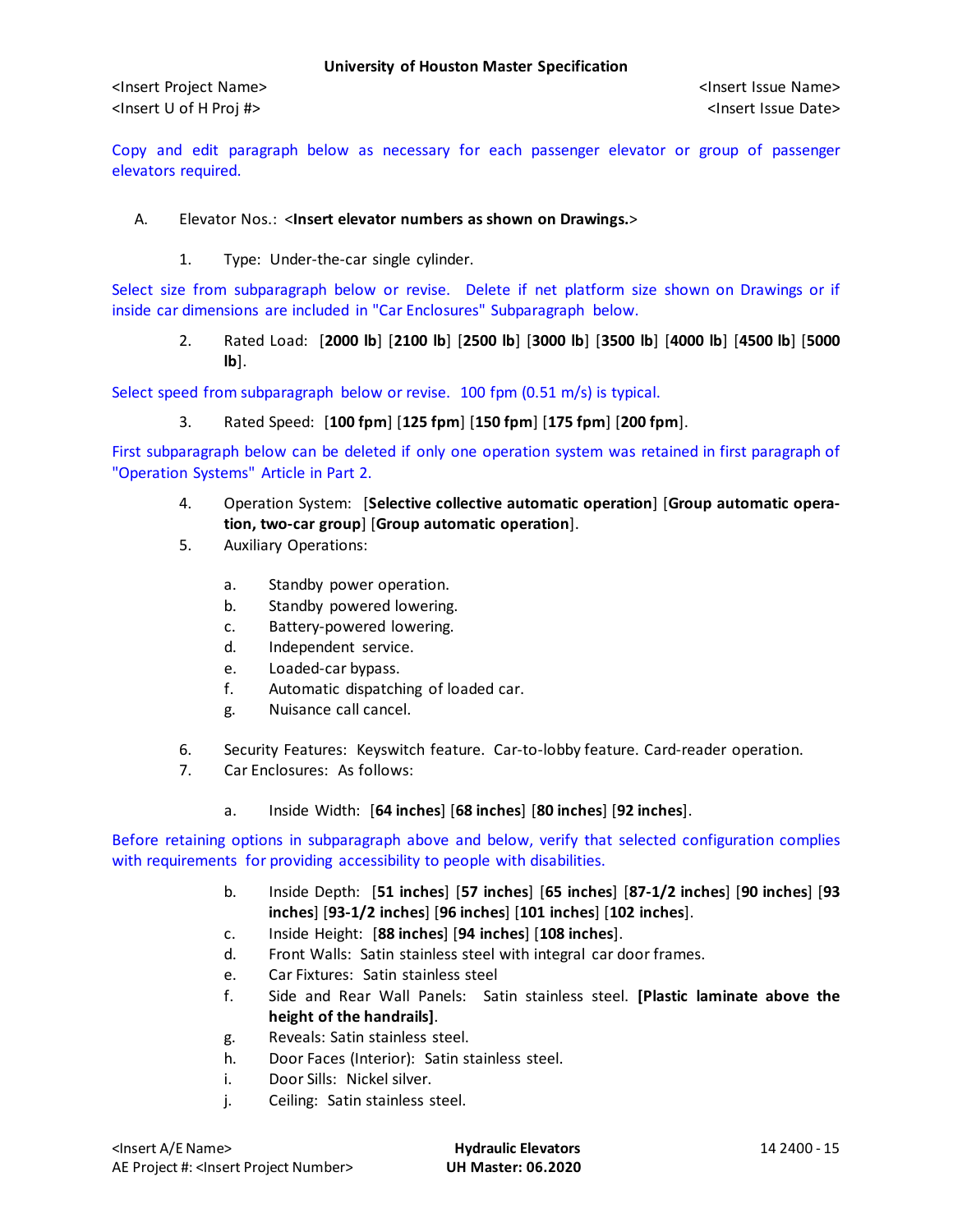<Insert Project Name> <Insert Issue Name> <Insert U of H Proj #> <Insert Issue Date>

- k. Lighting: LED light fixtures with white reflectors.
- l. Handrails: Satin stainless steel at side and rear walls.
- m. Floor prepared to receive resilient tile (specified in Division 9).

If retaining one of subparagraphs below, delete sub-paragraph above and coordinate with setting method used for tile. ASME A17.1 requires that elevator floors and floor members be designed to limit deflection to L/960, which should be stiff enough to eliminate cracking of tile.

- n. Floor recessed and prepared to receive **[terrazzo] [porcelain]** tile (specified in Division 9).
- o. Floor recessed and prepared to receive dimension stone tile (specified in Division 9). Provide [**cementitious backer units**] [**applied over**] [**5/8-inch underlayment grade, exterior plywood**], screwed to car platform.
- 8. Hoistway Entrances: As follows:
	- a. Width: [**36 inches**] [**42 inches**] [**48 inches**] [**54 inches**].
	- b. Height: [**84 inches**] [**96 inches**].
	- c. Type: [**Single-speed side sliding**] [**Two-speed side sliding**] [**Single-speed center opening**] [**Two-speed center opening**].
	- d. Frames: Satin stainless steel.

#### Copy and edit subparagraph below as necessary.

- e. Doors [**and Transoms**]: Satin stainless steel.
- f. Sills: Nickel silver.
- 9. Hall Fixtures: Satin stainless steel.
- 10. Additional Requirements: As follows:
	- a. Provide inspection certificate in each car, mounted under acrylic cover with satin stainless-steel frame.
	- b. Provide protective blanket hooks in each car and two complete sets of full-height blankets.

## 2.12 FREIGHT ELEVATORS

Copy and edit paragraph below as necessary for each freight elevator or group of freight elevators required.

#### A. Elevator Nos.: <**Insert elevator numbers as shown on Drawings.**>

Select type from below to correspond with products selected. Verify with manufacturers.

- 1. Type: Under-the-car single cylinder.
- 2. Type: Under-the-car dual cylinder.

#### Select size from first subparagraph below or revise.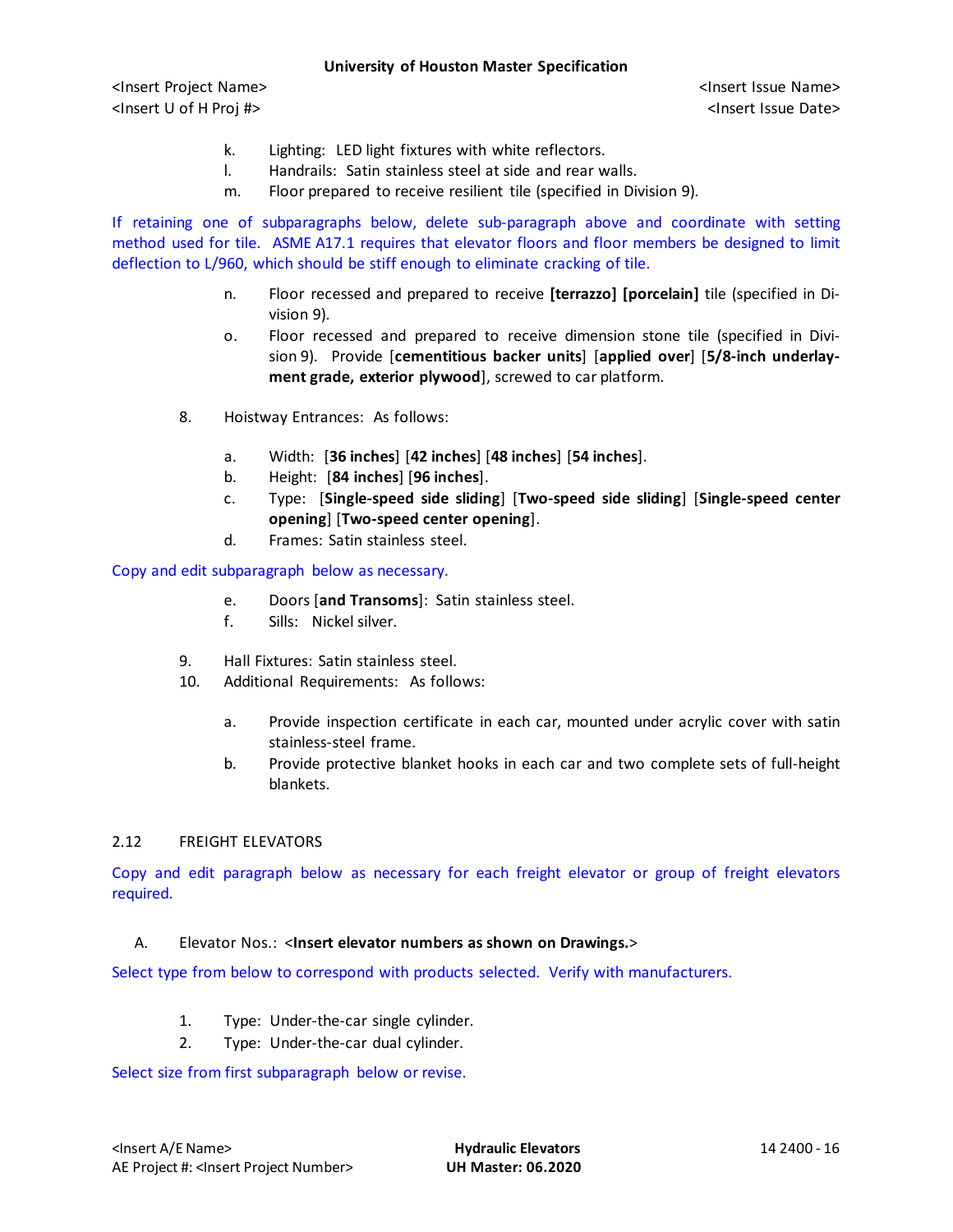- 3. Rated Load: [**2000 lb**] [**2500 lb**] [**3000 lb**] [**4000 lb**] [**5000 lb**] [**6000 lb**] [**8000 lb**] [**10000 lb**].
- 4. Freight Loading Class: Class [**A**] [**B**] [**C1**] [**C2**] [**C3**].

Select speed from subparagraph below or revise. 75 fpm (0.38 m/s) is typical.

- 5. Rated Speed (Up): [**75 fpm**] [**100 fpm**].
- 6. Operational Speed (Down): Same as rated speed (up).
- 7. Auxiliary Operations: [**Battery-powered lowering**] [**Standby powered lowering**] [**Keyswitch feature**] [**Card-reader operation**] [**Load-weighing device**].
- 8. Security Features: Keyswitch feature. Car-to-lobby feature. Card-reader operation.
- 9. Signal Equipment: Satin stainless-steel, single-button hall stations with position indicator.
- 10. Car Enclosures: As follows:
	- a. Platform Width: [**60 inches**] [**64 inches**] [**66 inches**] [**76 inches**] [**78 inches**] [**88 inches**] [**100 inches**] [**102 inches**] [**124 inches**] [**126 inches**].
	- b. Platform Depth: [**72 inches**] [**84 inches**] [**96 inches**] [**120 inches**] [**144 inches**] [**168 inches**].
	- c. Ceiling Height: 96 inches.
	- d. Walls and Ceiling: Satin stainless steel.
	- e. Floor: Aluminum-alloy rolled tread plate.
	- f. Door Type: [**Vertical biparting**] [**Single-speed vertical lift**] [**Two-speed vertical lift**].
	- g. Car Gate Operation: Manual.
	- h. Car Gate Material: Satin stainless steel.
	- i. Car Sill: Steel angle.
	- j. Lighting: LED light fixtures with white reflectors.
- 11. Hoistway Entrances: As follows:
	- a. Width: [**56 inches**] [**60 inches**] [**62 inches**] [**72 inches**] [**96 inches**] [**98 inches**] [**120 inches**] [**122 inches**].
	- b. Height: [**84 inches**] [**96 inches**].
	- c. Door Type: [**Vertical biparting**] [**Single-speed vertical lift**] [**Two-speed vertical lift**].
	- d. Door Operation: [**Manual**] [**Power operated**].
	- e. Door Material: Satin stainless steel.
	- f. Sills specified in Section 05 5000 "Metal Fabrications."
- 12. Additional Requirements: As follows:
	- a. Provide inspection certificate in each car, mounted under acrylic cover with satin stainless-steel frame.
	- b. Door reopening device.

## PART 3 - EXECUTION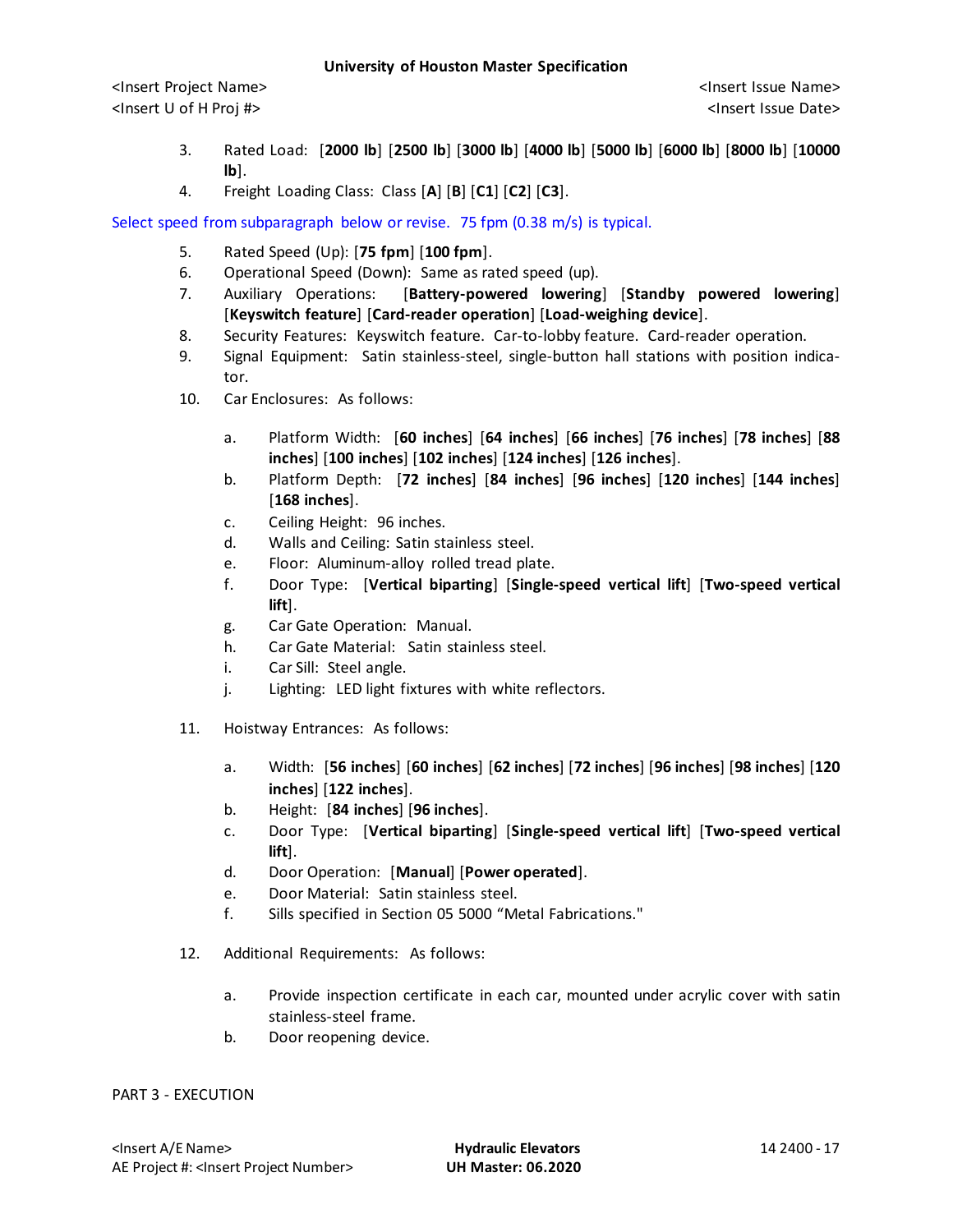#### 3.1 EXAMINATION

- A. Examine elevator areas, with Installer present, for compliance with requirements for installation tolerances and other conditions affecting performance. Verify critical dimensions, and examine supporting structure and other conditions under which elevator work is to be installed. Proceed with installation only after unsatisfactory conditions have been corrected.
	- 1. For the record, prepare a written report, endorsed by Installer, listing dimensional discrepancies and conditions detrimental to performance.

#### 3.2 INSTALLATION

- A. Excavation for Jack: Drill excavation in each elevator pit to accommodate installation of cylinders; comply with applicable requirements in Division 31 "Earthwork."
	- 1. Provide waterproof well casings to retain walls of well hole.
- B. Install cylinders in protective casings within well casing. Before installing protective casing, remove water and debris from well casing and provide permanent waterproof seal at bottom of well casing. Fill void space between protective casing and cylinder with corrosion-protective filler.
	- 1. Align cylinders and fill space between well casing and protective casing with fine sand.
- C. Install cylinders plumb and accurately centered for elevator car position and travel. Anchor securely in place, supported at pit floor. Seal between protective casing and pit floor with 4 inches of nonshrink, nonmetallic grout.
- D. Welded Construction: Provide welded connections for installing elevator work where bolted connections are not required for subsequent removal or for normal operation, adjustment, inspection, maintenance, and replacement of worn parts. Comply with AWS standards for workmanship and for qualifications of welding operators.
- E. Sound Isolation: Mount rotating and vibrating equipment on vibration-isolating mounts designed to effectively prevent transmission of vibrations to structure and thereby eliminate sources of structure-borne noise from elevator system.
- F. Install piping above the floor, where possible. Where not possible, install underground piping in Schedule 40 PVC pipe casing assembled with solvent-cement fittings.

Select paragraph above or below, or use pipe trench with removable covers (detail on Drawings) if pipe must run under slab from pump room.

- G. Install piping above the floor, where possible. Where not possible, cover underground piping with permanent protective wrapping before backfilling.
- H. Lubricate operating parts of systems as recommended by manufacturers.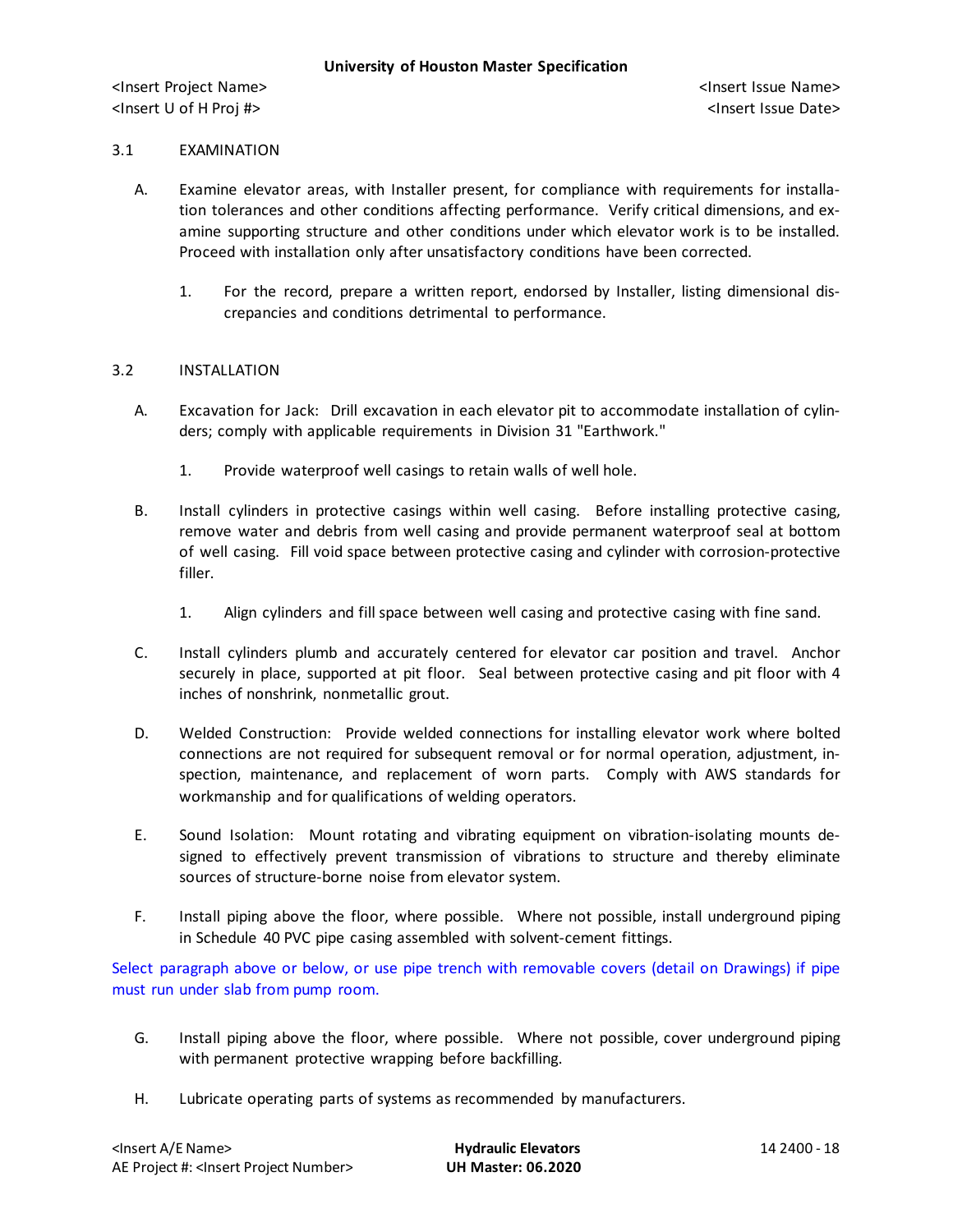<Insert Project Name> <Insert Issue Name> <Insert U of H Proj #> <Insert Issue Date>

- I. Alignment: Coordinate installation of hoistway entrances with installation of elevator guide rails for accurate alignment of entrances with cars. Where possible, delay installation of sills and frames until car is operable in shaft. Reduce clearances to minimum, safe, workable dimension at each landing.
- J. Leveling Tolerance: 1/4 inch, up or down, regardless of load and direction of travel.
- K. Set sills flush with finished floor surface at landing. Fill space under sill solidly with nonshrink, nonmetallic grout.

## 3.3 FIELD QUALITY CONTROL

- A. Acceptance Testing: On completion of elevator installation and before permitting use (either temporary or permanent) of elevators, perform acceptance tests as required and recommended by ASME A17.1 and by governing regulations and agencies.
- B. Advise Owner, Architect, and authorities having jurisdiction in advance of dates and times tests are to be performed on elevators.

#### 3.4 DEMONSTRATION

- A. Instruct Owner's personnel in proper use, operations, and daily maintenance of elevators. Review emergency provisions, including emergency access and procedures to be followed at time of operational failure and other building emergencies. Train Owner's personnel in procedures to follow in identifying sources of operational failures or malfunctions. Confer with Owner on requirements for a complete elevator maintenance program.
- B. Make a final check of each elevator operation with Owner's personnel present and before date of Substantial Completion. Determine that operation systems and devices are functioning properly.

## 3.5 PROTECTION

- A. Temporary Use: Do not use elevators for construction purposes unless cars are provided with temporary enclosures, either within finished cars or in place of finished cars, to protect finishes from damage.
	- 1. Provide full maintenance service by skilled, competent employees of elevator Installer for elevators used for construction purposes. Include preventive maintenance, repair or replacement of worn or defective components, lubrication, cleaning, and adjusting as required for proper elevator operation at rated speed and capacity. Use same parts and supplies as used in the manufacture and installation of original equipment.
	- 2. Provide protective coverings, barriers, devices, signs, and other procedures to protect elevators. If, despite such protection, elevators become damaged, engage elevator Installer to restore damaged work so that no evidence remains of correction work. Return